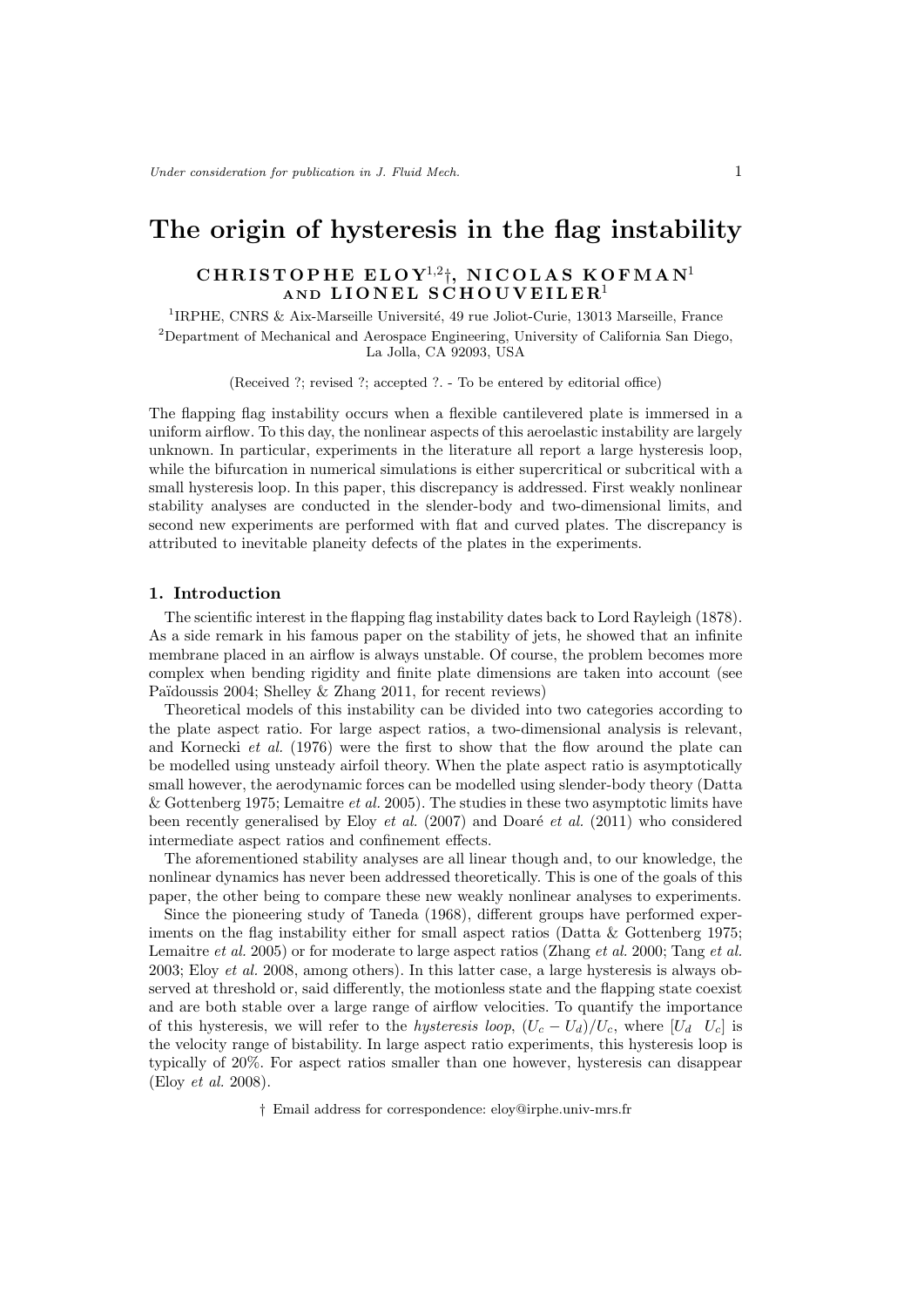| Parameter                                    | Symbol | Value                                                  | $\operatorname{Unit}$         |  |  |  |
|----------------------------------------------|--------|--------------------------------------------------------|-------------------------------|--|--|--|
| Plate length                                 | L      | $3 - 30$                                               | $\rm cm$                      |  |  |  |
| Plate height                                 | H      | $1 - 20$                                               | $\rm cm$                      |  |  |  |
| Plate surface density                        | m      | 0.25                                                   | $\mathrm{kg\,m}^{-2}$         |  |  |  |
| Plate bending rigidity                       | D      | $3.0 \times 10^{-3}$                                   | N <sub>m</sub>                |  |  |  |
| Fluid damping                                | $\nu$  | 0.044                                                  | $\mathrm{kg\,m^{-2}\,s^{-1}}$ |  |  |  |
| Internal damping                             | $\mu$  | $1.7 \times 10^{-6}$ kg m <sup>2</sup> s <sup>-1</sup> |                               |  |  |  |
| Wind velocity                                | H      | $0 - 65$                                               | $\mathrm{m\,s}^{-1}$          |  |  |  |
| Air density                                  | $\rho$ | 1.20                                                   | $\text{kg m}^{-3}$            |  |  |  |
| TABLE 1. Characteristics of the experiments. |        |                                                        |                               |  |  |  |

For small aspect ratios, and negecting the nonlinearities of the aerodynamical forces, Yadykin *et al.* (2001) showed that elastic and inertial nonlinearities yield no hysteresis. In the two-dimensional limit, most numerical simulations have exhibited bistability, both for inviscid flows modelled with vortex methods (Alben & Shelley 2008; Michelin et al. 2008) or for viscous flows modelled with Navier Stokes solvers (Zhu & Peskin 2002; Connell & Yue 2007). The only exceptions are the studies of Tang *et al.* (2003) who did not consider aerodynamical nonlinearities and Tang  $&$  Païdoussis (2007) who considered relatively short and heavy plates. Even when bistability is present, the hysteresis loop is much smaller than in the experiments: Alben & Shelley (2008) and Michelin et al. (2008) report an hysteresis loop of 2.5–4% and 4.5% while experiments in the same range of parameters exhibit loops of 20% or more. Several effects have been advanced to account for this discrepancy: blockage and confinement effects (Tang  $&$  Païdoussis 2007), planeity defects of the plate (Tang & Païdoussis 2007; Eloy *et al.* 2008), or damping effects (Alben & Shelley 2008). But, until now, none of these hypotheses have been tested.

This paper is organised as follows: in  $\S 2$  the experimental setup is briefly described; in § 3 the physical model is introduced and the weakly nonlinear analyses are carried out; in § 4 the experimental results are presented and compared to the theoretical predictions; and finally in § 5 these results are discussed.

#### 2. Experiments

The experimental set-up is illustrated in figure 1a. Experiments are performed in a horizontal low-turbulence wind tunnel of  $80 \times 80$  cm<sup>2</sup> cross section. The flexible rectangular plates are cut from Mylar sheets whose physical characteristics are given in table 1. The bending rigidity D has been measured through deflection tests under gravity, and the fluid and material damping coefficients  $\nu$  and  $\mu$  have been evaluated by measuring the damping of clamped plates in air at rest.

The same protocol has been followed in all experiments and will be briefly described. Once the plate is clamped into the mast, the flow velocity is gradually increased. At small velocities the plate is motionless. Eventually, for a critical flow velocity  $U_c$ , the plate starts to flutter with a large amplitude and a well-defined frequency. When the flow velocity is decreased, the plate returns to its stable state again at a different critical velocity  $U_d \leq U_c$ , thus leading to a hysteretic cycle.

The motion of the plate is recorded with a CCD laser displacement sensor of spatial and frequencies accuracies of  $1 \mu m$  and  $10000$  Hz. In the present study, the deflection was measured at the plate center. At this point and near threshold the deflection is always harmonic in time, and the amplitude A will refer to the peak amplitude of the deflection.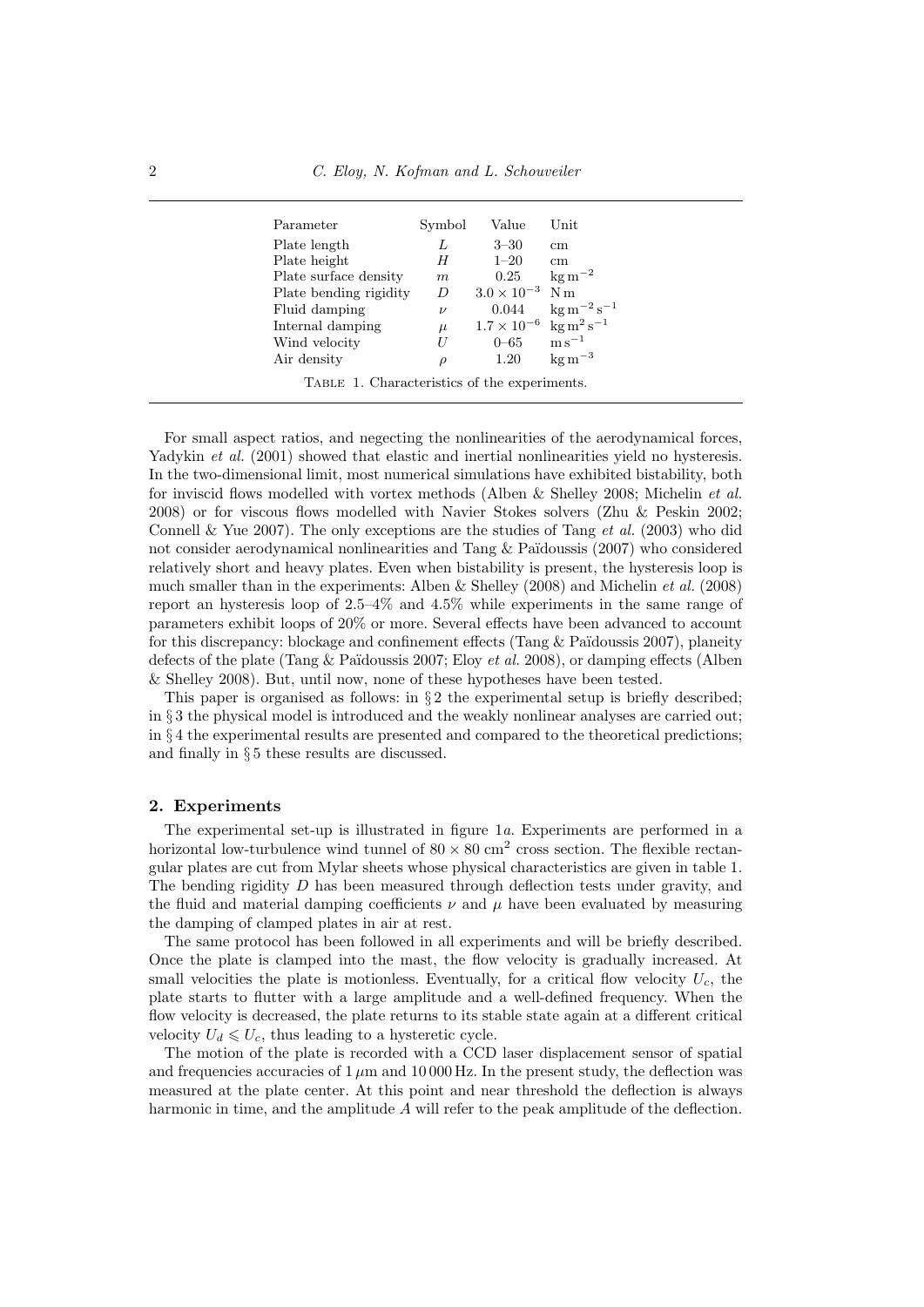

FIGURE 1. (a) Sketch of the experimental setup; (b) definition of the coordinates and plate dimensions; and (c) view of the one dimensional plate motion  $\mathbf{x}(s,t) = (x, y)$ .

#### 3. Modelling

Consider a flexible plate of length  $L$  and span  $H$  clamped into a mast parallel to the vertical axis  $0z$  and immersed in a uniform flow of velocity U (figure 1b). Assuming the motion is independent of z, this plate obeys the Euler-Bernoulli beam equation

$$
m\partial_t^2 \mathbf{x} + D\partial_s^4 \mathbf{x} - \partial_s(\langle T \rangle \partial_s \mathbf{x}) + \nu \partial_t \mathbf{x} + \mu \partial_t \partial_s^4 \mathbf{x} + \langle p \rangle \hat{\mathbf{n}} = 0,
$$
\n(3.1)

with s the curvilinear coordinate,  $\mathbf{x}(s,t) = (x, y)$  the plate position, m its mass per unit area,  $D$  its bending rigidity,  $T$  the generalised tension in the plate that enforces inextensibility (i.e.  $\|\partial_s \mathbf{x}\|^2 = 1$ ), and the chevrons  $\langle . \rangle$  denote the average along the span. The terms proportional to  $\nu$  and  $\mu$  in (3.1) model the dissipation due to the fluid viscosity and the Kelvin-Voigt structural damping respectively (Pa¨ıdoussis 2004). The last term in (3.1) is due to the pressure jump across the plate,  $p(s, z, t)$ , and  $\hat{\bf{n}}$  is the unit vector normal to the plate (figure 1c). In addition the deflection  $y(s, t)$  satisfies clamped-free boundary conditions:  $y = \partial_s y = 0$  in  $s = 0$ , and  $\partial_s^2 y = \partial_s^3 y = T = 0$  in  $s = L$ .

The Reynolds number being large, we will further assume that the flow is potential such that the total flow velocity is given by  $\mathbf{u} = \mathbf{U} + \nabla \phi$ , with U the imposed airflow and  $\phi$  the perturbation potential. The potential  $\phi$  can be found by solving a Laplace problem with Neumann boundary conditions ensuring the impermeability of the plate

$$
\Delta \phi = 0, \quad \text{with} \quad \nabla \phi \cdot \hat{\mathbf{n}} = (\partial_t \mathbf{x} - \mathbf{U}) \cdot \hat{\mathbf{n}} \quad \text{on } S,
$$
\n(3.2)

where S is the moving plate surface. From  $\phi$  the pressure jump can be calculated using the unsteady Bernoulli equation.

Using L and  $L/U$  as characteristic length and time, the control parameters are reduced to three dimensionless numbers noted with asterisks: the reduced velocity  $U^*$ , the mass ratio  $M^*$ , and the aspect ratio  $H^*$ 

$$
U^* = UL\sqrt{m/D}, \quad M^* = \rho L/m, \quad H^* = H/L,
$$
\n(3.3*a*-*c*)

and the dissipative properties are characterised by two coefficients

$$
\nu^* = \nu \rho^{-2} m^{\frac{3}{2}} D^{-\frac{1}{2}}, \quad \mu^* = \mu \rho^2 m^{-\frac{5}{2}} D^{-\frac{1}{2}}, \tag{3.4a, b}
$$

where  $\rho$  is the fluid density. With this non-dimensionalisation the damping coefficients depend neither on the plate dimensions  $H$  and  $L$  nor on the flow velocity  $U$  and thus are constant in the present study :  $\nu^* = 0.071 \pm 0.001$  and  $\mu^* = 0.0014 \pm 0.0003$  (with 95%) confidence intervals).

Equations (3.1–3.2) describe the nonlinear, fully coupled, fluid-structure interaction. We will now consider three approximations of these equations: the linear limit to address the instability threshold, and the weakly nonlinear limit both for an elongated plate and for an infinite plate, to study the nature of the bifurcation.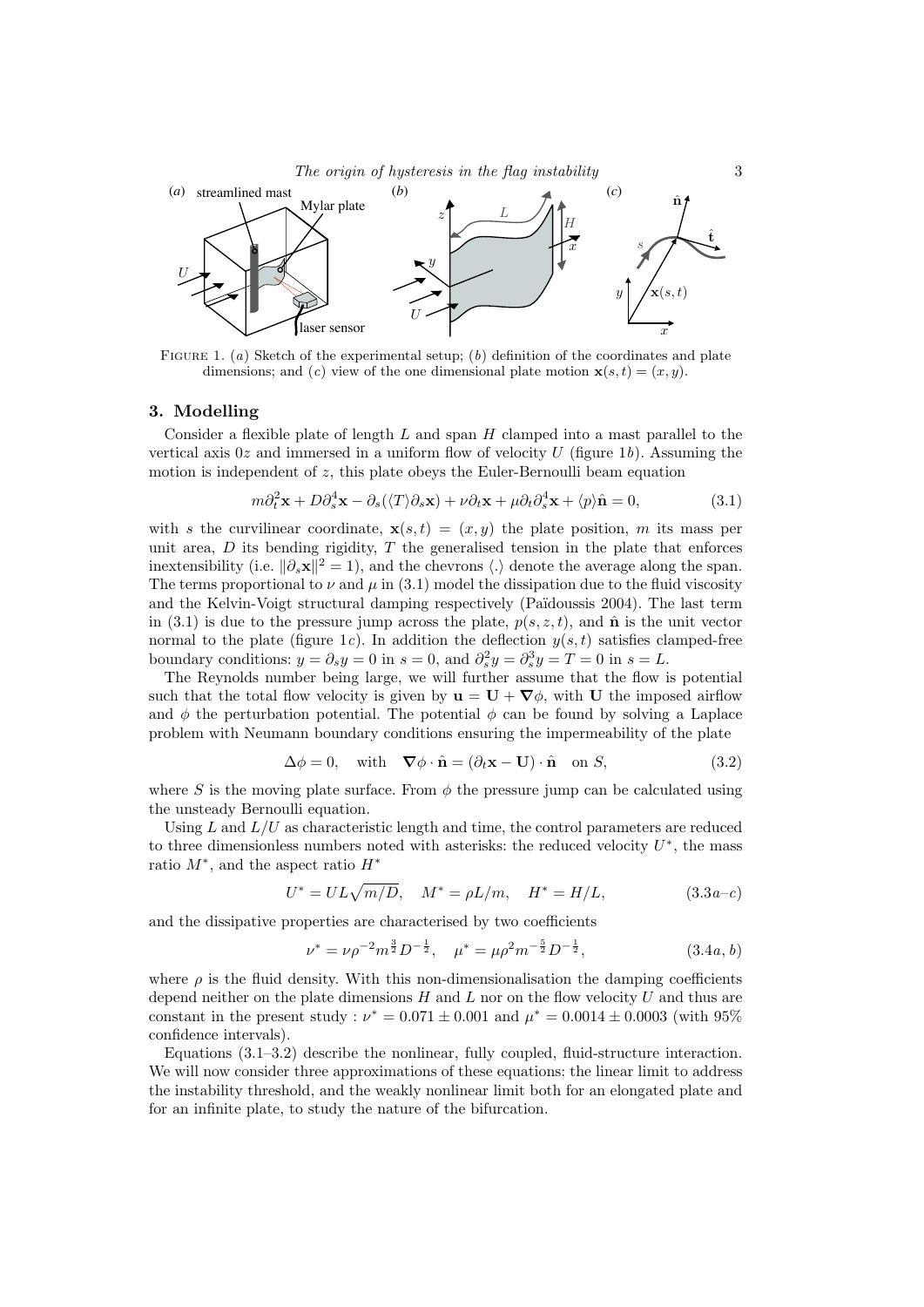## 4 C. Eloy, N. Kofman and L. Schouveiler

## 3.1. Linear model

Assuming small lateral deflection ( $y \ll L$  and  $\partial_x y \ll 1$ ), the system (3.1–3.2) is linearised

$$
m\partial_t^2 y + D\partial_x^4 y + \nu \partial_t y + \mu \partial_t \partial_x^4 y + \langle p \rangle = 0, \qquad (3.5a)
$$

$$
\Delta \phi = 0, \quad \text{with} \quad \partial_y \phi = \partial_t y + U \partial_x y \quad \text{for } y = 0 \text{ and } 0 < x < L. \tag{3.5b}
$$

This system is solved by the same method as in our previous papers (Eloy et al. 2007, 2008), except that dissipative terms are retained in the analysis. The main steps of this linear stability analysis are as follow. First, a complex angular frequency  $\omega$  is assumed and the deflection  $y$  is expanded on Galerkin modes that satisfy the clamped-free boundary conditions. Second, the Laplace problem  $(3.5b)$  for the perturbation potential is solved for each Galerkin mode in three dimensions, and the associated average pressure jump  $\langle p \rangle$  is calculated. Finally, the eigenvalue problem obtained from the equation of motion  $(3.5a)$  is solved to obtain the global modes and their complex frequencies. If one of these complex frequencies has a negative imaginary part, the plate is unstable.

This linear stability analysis allows to predict the critical velocity  $U_c^*$ , above which the system is unstable, as a function of the dimensionless parameters  $M^*$ ,  $H^*$ ,  $\nu^*$ ,  $\mu^*$ .

#### 3.2. Slender-body nonlinear model

In the slender body limit (i.e.  $H \ll L$ ), the aerodynamic force on the plate can be decomposed into two terms: a reactive force originating from the added mass of air accelerated when the plate moves, and a resistive force modelling the drag on the plate due to crossflow. As a result, the average pressure jump is decomposed as  $\langle p \rangle = p_{\text{reac.}} + p_{\text{resis.}}$ where  $p_{\text{reac}}$  is the reactive part and has been calculated by Lighthill (1971) in the context of fish locomotion, and  $p_{\text{resis}}$  is the resistive part

$$
p_{\text{reac.}} = M(\dot{w} - (uw)' + \frac{1}{2}w^2 \kappa), \quad p_{\text{resis.}} = \frac{1}{2}\rho C_d |w|w, \quad (3.6a, b)
$$

where dots and primes denote differentiation with respect to t and s, u and w are the longitudinal and normal component of the plate velocity relative to the uniform airflow (such that  $\dot{\mathbf{x}} - \mathbf{U} = u\hat{\mathbf{t}} + w\hat{\mathbf{n}}$ )

$$
u = -Ux' + \dot{x}x' + \dot{y}y', \quad w = Uy' - \dot{x}y' + \dot{y}x', \tag{3.7a, b}
$$

 $M = \pi \rho H/4$  is the added mass of air,  $\kappa = y''/(1 - y'^2)^{1/2}$  is the plate curvature and  $C_d$ is a drag coefficient taken to be  $C_d = 1.8$  for a plate (see Buchak *et al.* 2010).

Inserting (3.6–3.7) into (3.1) and projecting onto  $\hat{\mathbf{x}}$  and  $\hat{\mathbf{y}}$  give two coupled dynamical equations for  $x(s, t)$  and  $y(s, t)$ . Following Yadykin *et al.* (2001), these equations are decoupled by first using the x-projection to eliminate the average tension  $\langle T \rangle$ . Then  $x(s, t)$  and its derivatives are eliminated by using the inextensibility condition. Finally the terms of order larger than  $y^3$  are discarded yielding a weakly nonlinear dynamical equation for  $y(s, t)$  that can be expressed as

$$
\mathcal{L}(y) + mf_m(y) + Df_D(y) + Mf_{\text{reac.}}(y) + \rho C_d f_{\text{resis.}}(y) = 0,
$$
\n(3.8)

where  $\mathcal L$  is a linear differential operator on y

$$
\mathcal{L}(y) = m\ddot{y} + Dy'''' + M\left(U^2y'' + 2U\dot{y}' + \ddot{y}\right),\tag{3.9}
$$

and the other terms are  $O(y^3)$  nonlinear terms

$$
f_m(y) = y' \int_0^s (\dot{y}'^2 + y'\ddot{y}') ds - y'' \int_s^L \int_0^s (\dot{y}'^2 + y'\ddot{y}') ds ds,
$$
\n(3.10*a*)

$$
f_D(y) = y^{\prime \prime \prime \prime} y^{\prime 2} + 4 y^{\prime} y^{\prime \prime} y^{\prime \prime \prime} + y^{\prime \prime 3}, \tag{3.10b}
$$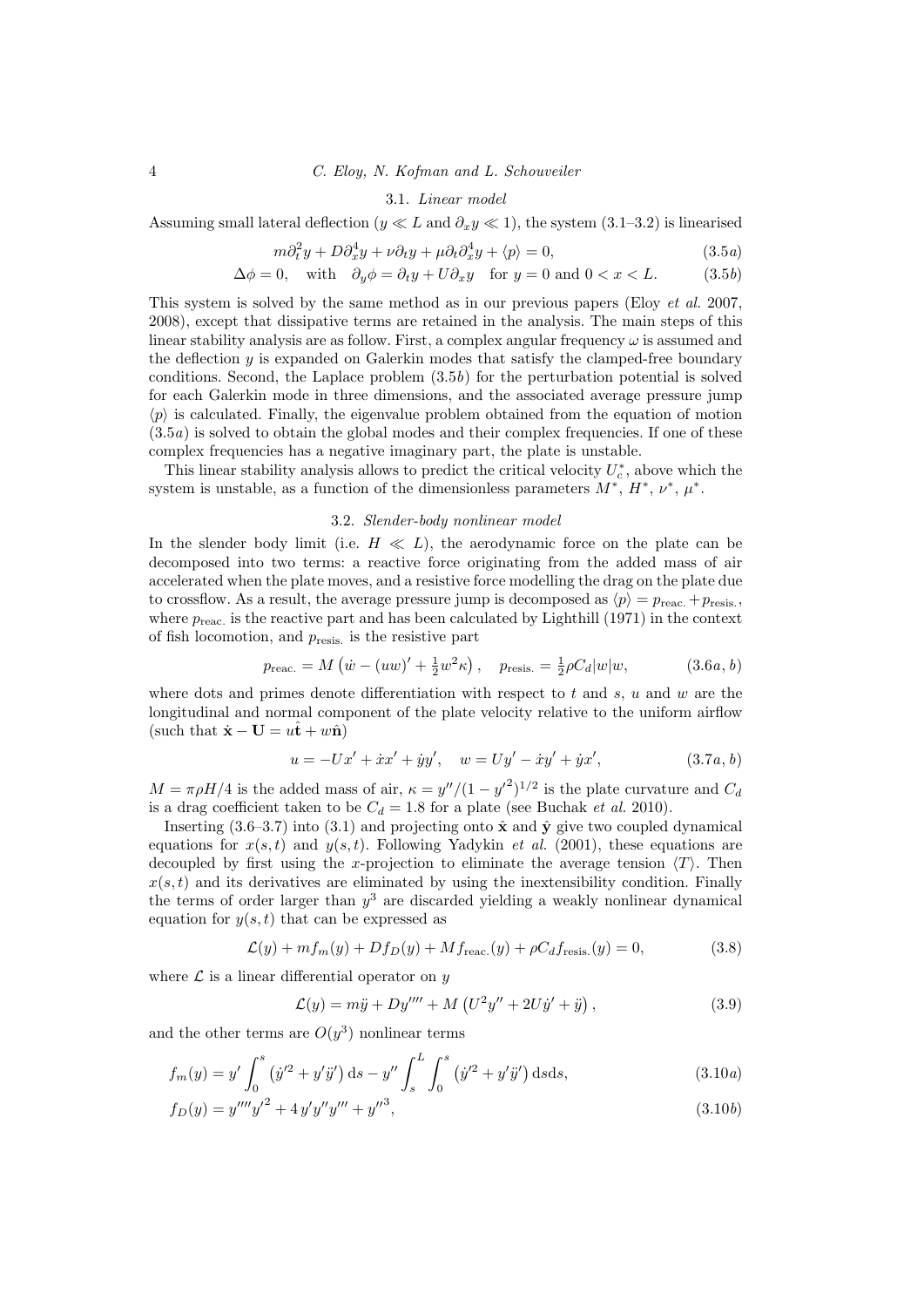The origin of hysteresis in the flag instability  $5<sup>5</sup>$ 

$$
f_{\text{reac.}}(y) = -\frac{1}{2}U^2y''y'^2 + U(\dot{y}'y'^2 - 3y''y'\dot{y}) - 2\dot{y}'y'\dot{y} - \frac{1}{2}y''\dot{y}^2 + y'\int_0^s (\dot{y}'^2 + y'\ddot{y}') ds +
$$
  

$$
2(U\dot{y}'' + \dot{y}')\int_0^s \dot{y}' \dot{y}' ds - y''\int_0^L \dot{y}'(\dot{x}^2, y' + 2U\dot{y}') ds
$$
 (2.10.2)

$$
2(Uy'' + \dot{y}') \int_0^s \dot{y}' y' \, ds - y'' \int_s^L y' \left( U^2 y'' + 2U \dot{y}' + \ddot{y} \right) \, ds,\tag{3.10c}
$$

$$
f_{\text{resis.}}(y) = \frac{1}{2}|Uy' + \dot{y}|(Uy' + \dot{y}), \qquad (3.10d)
$$

except  $f_{\text{resis}}$  which is of order  $y^2$ . For the sake of brevity dissipative terms have been omitted in this analysis (we have checked that they were indeed negligible).

The deflection  $y$  is now assumed to be of the form

$$
y(s,t) = (Ah_0(s) + h_1(s))e^{i\omega t} + c.c.
$$
\n(3.11)

where A is a small complex amplitude  $(|A| \ll L)$ ,  $h_0$  is the solution of the linear problem  $\mathcal{L}(h_0 e^{i\omega t}) = 0$  with clamped-free boundary conditions and the proper normalisation to allow comparison with experiments (i.e.  $h_0(L/2) = 1/2$ , such that  $y(L/2, t) = A \cos \omega t$ ),  $h_1$  gathers the terms of order greater than  $A$ , and 'c.c.' stands for 'complex conjugate'.

Using standard methods of perturbation theory, the weakly nonlinear amplitude equation for A is found. It consists in finding and solving the linear adjoint problem, inserting the decomposition (3.11) into (3.8), and forming the scalar product with the adjoint solution. It yields the following amplitude equation given in dimensionless form for  $A^* = A/L$ 

$$
-\omega^{*2}A^{*} + i\omega^{*}U^{*}c_{1}A^{*} + (U^{*2}c_{2} + c_{3})A^{*} + (U^{*2}c_{4} + i\omega^{*}U^{*}c_{5})|A^{*}|A^{*} + (U^{*2}c_{6} + i\omega^{*}U^{*}c_{7} - \omega^{*2}c_{8} + c_{9})|A^{*}|^{2}A^{*} = 0, (3.12)
$$

where  $\omega^* = \omega L^2 \sqrt{2L^2}$  $mD$ , and the complex coefficients  $c_i$  depend on the control parameters  $M^*$  and  $H^*$ . Once the  $c_i$ 's are calculated, the solutions of the second degree equation (3.12) for  $\omega^*$  can be obtained. Then, values of  $|A^*|$  such that the imaginary part of  $\omega^*$  is zero give the saturated amplitude  $A^*(U^*)$ .

The first nonlinear effect comes from the resistive force  $(3.10 d)$  and gives the term proportional to  $|A^*|A^*$  in (3.12). As a result,  $A^*$  is proportional to  $(U^* - U_c^*)$  close to threshold (see figure  $2a$ ). This behaviour has to be contrasted with the usual pitchfork bifurcation for which  $A^*$  is proportional to  $(U - U_c^*)^{1/2}$ . In any case, the bifurcation is not subcritical, and one therefore expect no hysteresis in the slender body limit.

#### 3.3. Two-dimensional nonlinear model

For plates of large aspect ratios  $(H \gg L)$ , substantial assumptions have to be made to solve the weakly nonlinear problem analytically. First the plate span and length are assumed infinite. The problem then becomes two-dimensional, and it is further assumed that the deflection is a propagating wave of amplitude A

$$
y = A\cos(kx - \omega t). \tag{3.13}
$$

To calculate the flow around the plate, the perturbation potential is expanded in powers of A (i.e.  $\phi = A\phi_1 + A^2\phi_2 + A^3\phi_3 + \cdots$ ), similarly to the methods used for the weakly nonlinear analysis of the Rayleigh–Taylor instability (Nayfeh 1969). Inserting this expansion into (3.2) and using a Taylor expansion to evaluate  $\phi$  on the plate, the Laplace problem is solved for the first three orders yielding

$$
\phi_1^{\pm} = \mp (V - U)\sin(kx - \omega t) e^{\mp ky}, \qquad (3.14a)
$$

$$
\phi_2^{\pm} = -\frac{1}{2}k(V - U)\sin(2kx - 2\omega t) e^{\mp 2ky}, \qquad (3.14b)
$$

$$
\phi_3^{\pm} = \mp \frac{1}{8}k^2(V - U)\sin(kx - \omega t)e^{\mp ky} + \text{h.o.t.},\tag{3.14c}
$$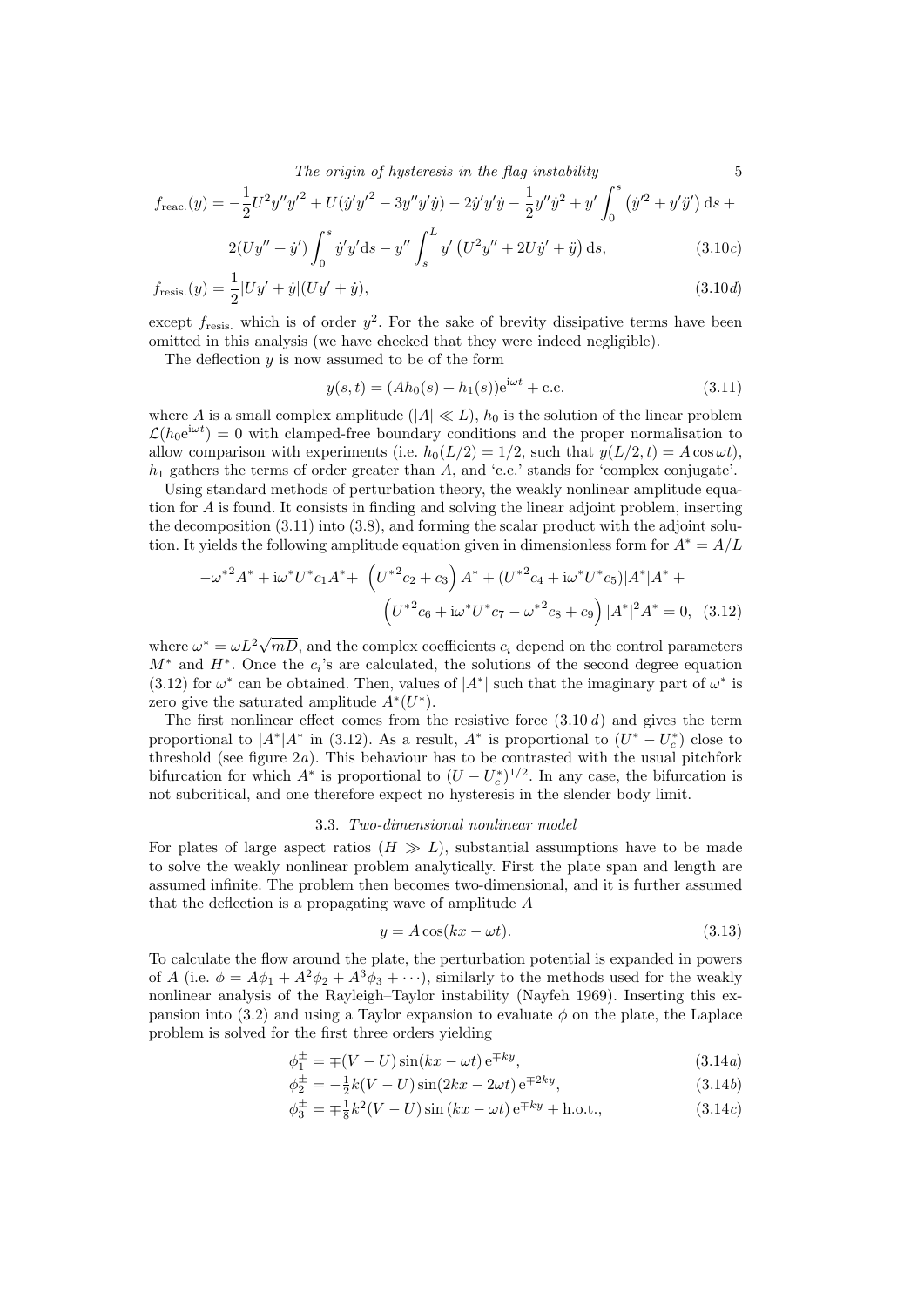#### 6 C. Eloy, N. Kofman and L. Schouveiler

where  $V = \omega/k$  is the wave speed of the deformation, the superscript  $\pm$  corresponds to the upper and lower parts of the flow and 'h.o.t.' stands for 'higher order terms'.

The pressure field is deduced from the potential  $\phi$  using the unsteady Bernoulli equation. The y-component of the pressure force  $F_P$  is then calculated by evaluating the pressure jump using a Taylor expansion and projecting it onto the vertical axis. Keeping only the first harmonics and the terms up to order  $A<sup>3</sup>$  yields

$$
F_P = F_1 \left( 1 - \frac{5}{8} A^2 k^2 \right), \quad \text{with} \quad F_1 = 2\rho (V - U)^2 Ak \cos(kx - \omega t). \tag{3.15}
$$

The nonlinearities originating from the inertial and elastic terms can be evaluated by using the expressions  $(3.10 a,b)$ . Note that derivatives with respect to s have to be transformed into derivatives with respect to  $x$  using the chain rule. Note also that, when calculating  $(3.10 a)$ , boundary terms arising from the integrations are neglected because  $y(x, t)$ , as given by (3.13), do not satisfy the clamped-free boundary condition.

Neglecting the dissipative terms, the different nonlinearities can now be gathered to obtain a weakly nonlinear dispersion relation in dimensionless form (with  $A^* = A/L$  and  $k^* = kL$ 

$$
-\omega^{*2}\left(1+\frac{1}{8}A^{*2}k^{*2}\right)+k^{*4}\left(1-\frac{1}{2}A^{*2}k^{*2}\right)-2\frac{M^*}{|k^*|}(\omega^*-U^*k)^2\left(1-\frac{5}{8}A^{*2}k^{*2}\right)=0,
$$
\n(3.16)

where the first term corresponds to inertia, the second to the bending force, and the last to the pressure force. Solving this second degree equation for  $\omega^*$  and finding the values of  $A^*$  for which the imaginary part of  $\omega^*$  is zero gives the saturated amplitude  $A^*(U^*)$ .

When the mass ratio and the wavenumber are the same as in the experiments ( $M^*$  = 0.6,  $k^* \approx 3\pi/2$ , the weakly nonlinear dispersion relation (3.16) predicts a subcritical bifurcation, with a hysteresis loop of approximately  $0.1\%$  (see figure 2b). The bifurcation is always subcritical, except for small values of the mass ratio,  $M^* < k^*/10$ , for which it is supercritical. This prediction should be considered with caution however because several approximations have been made to obtain the dispersion relation (3.16): in particular, the plate has been assumed infinite to calculate the pressure forces and we know from the linear stability analysis that finite size effects can be important.

Yet, a comparison with the inviscid numerical simulations found in the literature give good qualitative agreement. For  $M^* = 0.2$ ,  $k^* = 3\pi/2$ , the bifurcation is found to be supercritical (since  $M^* < k^*/10$ ) as in Tang & Païdoussis (2007); for  $M^* = 3.3$ ,  $k^* = 5\pi/2$ , the hysteresis loop is equal to 5.2% which compares well with the 3.4% reported by Alben & Shelley (2008); finally for  $M^* = 10$ ,  $k^* = 7\pi/2$ , the hysteresis loop is found to be  $12.8\%$  while Michelin *et al.* (2008) found  $4.5\%$ .

#### 4. Results

To examine the dynamics near threshold, two sets of experiments have been carried out, either with *flat plates*, or *curved plates* (see the inset of figure  $2a$ ). Flat plates were cut from unused Mylar sheets and clamped into the mast, whereas curved plates were first heated on a curved surface for 10 s. In this latter case, an intrinsic curvature of the order of  $0.1/L$  in the vertical direction subsisted (this curvature is exaggerated in the inset of figure  $2a$ ). For both flat and curved plates, each experiments was reproduced five to ten times to assess the repeatability and to extract statistics.

Experimental values of the flutter amplitude  $A^*$ , measured for  $M^* = 0.6$  and three different values of  $H^*$ , are plotted in figure 2. It first shows that the deflection  $A^*(U^*)$ does not depend on the intrinsic curvature of the plate and that the repeatability on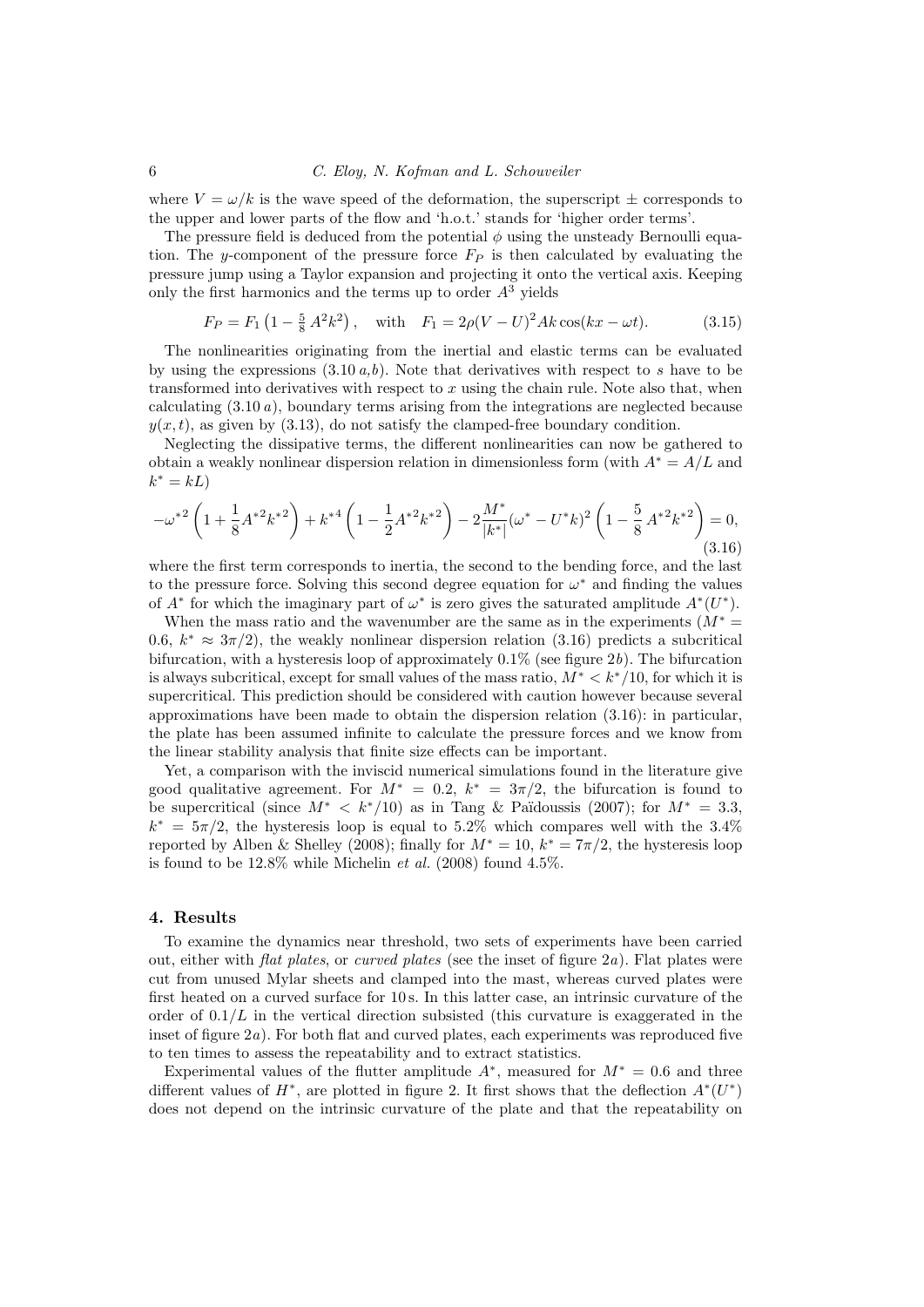

FIGURE 2. Flutter amplitude as a function of the velocity  $U^*$  for a mass ratio  $M^* = 0.6$  and aspect ratios:  $H^* = 0.5(a)$ ,  $H^* = 1.5(b)$ , and  $H^* = 1.0(c)$ . Open and filled symbols correspond to experiments with flat plates and curved plates (see the inset in  $(a)$ ). The corresponding average thresholds  $U_d^*$  and  $U_c^*$  are represented with the same convention (exact values are given in table 2). The lines in  $(a-c)$  represent the predictions of the weakly nonlinear analyses in the slender-body  $(-)$  and two-dimensional limits  $(-)$ , as calculated from  $(3.12)$  and  $(3.16)$ . Finally the square of the amplitude is plotted in  $(d)$  for three experiments with different aspect ratios as labelled (lines are best linear fits near threshold).

this measurement is excellent. These plots also show that the weakly nonlinear analyses developed in § 3 give good predictions of the saturated flutter amplitude. In the elongated plate limit (figure 2a), the analysis predicts a supercritical bifurcation with  $A^*$  proportional to  $(U^* - U_c^*)$  near threshold. However, as illustrated in figure 2d,  $A^*$  can always be reasonably fitted as  $A^* \sim (U^* - U_c^*)^{1/2}$  for all aspect ratios, which indicates that the resistive force modelled by  $(3.10 d)$  may not be valid for small flutter amplitudes. Since this drag force is caused by vorticity shed from the top and bottom edges of the plate, it probably means that this shedding occurs only when the flutter amplitude is sufficiently large.

Experimental data for  $H^* = 1.5$  are plotted in figure 2b together with results of the two-dimensional analysis. In the inset of the figure, the scale of  $U^*$  has been expanded to emphasize the subcritical nature of the bifurcation. This subcriticality does not appear on experimental data (see figure  $2d$ ), but this could be due to the moderate value of the aspect ratio. For  $H^* = 1.0$  (figure 2c), the measured flutter amplitudes lie between the predictions of the slender-body and two-dimensional approximations.

Statistics on the the critical velocities have also been performed and the results are reproduced in table 2 (see also the arrows in figure 2 indicating the mean values of  $U_c^*$  and  $U_d^*$ ). These statistics show that  $U_d^*$  exhibits a good repeatability and has indistinguishable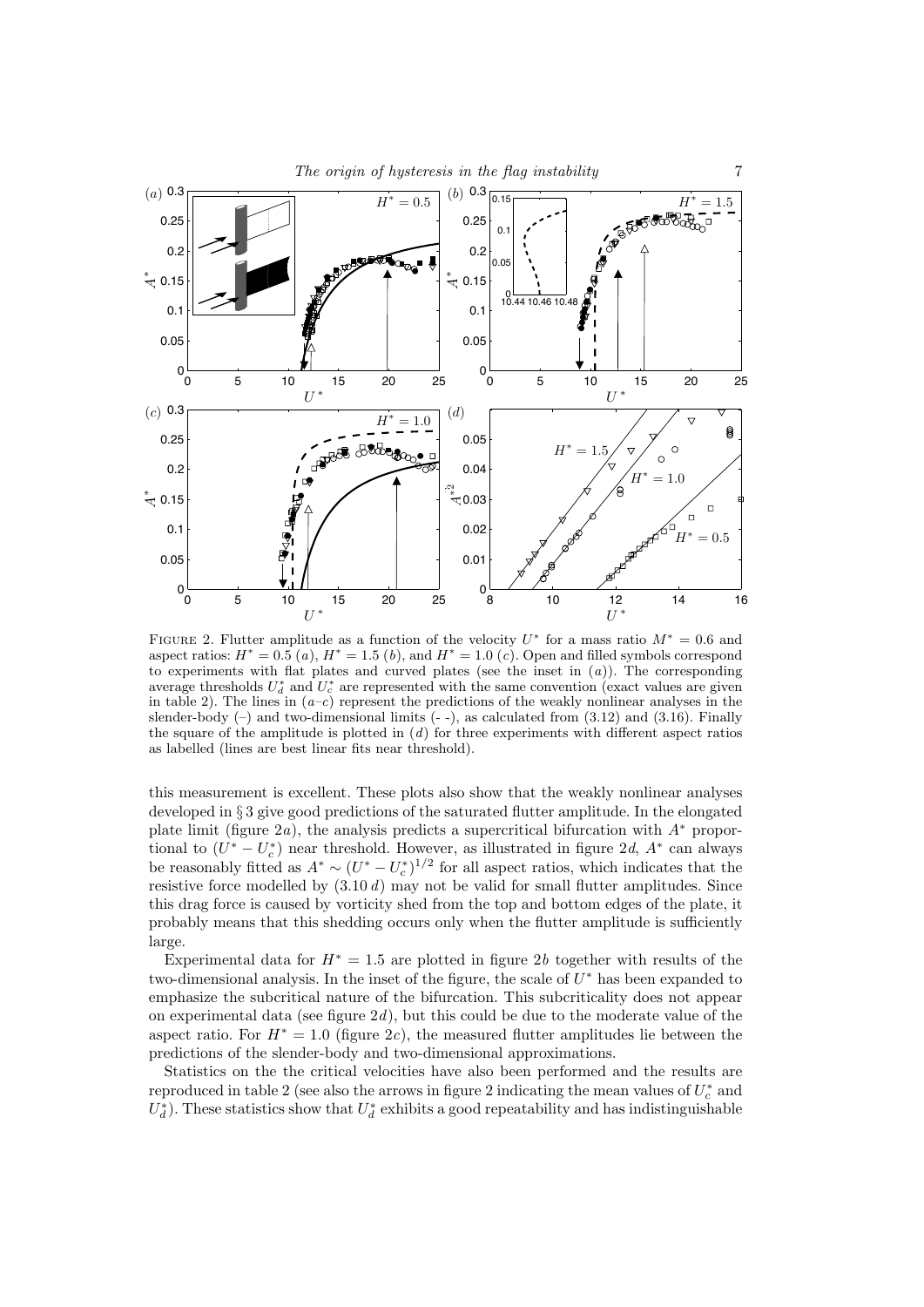|                              | $H^* = 0.5$                      |                                  | $H^* = 1.0$                    |                                  | $H^* = 1.5$                  |                                |
|------------------------------|----------------------------------|----------------------------------|--------------------------------|----------------------------------|------------------------------|--------------------------------|
|                              | $U^*$                            | $U_c^*$                          | $U^*$                          | $U_c^*$                          | $U^*$                        | $U_{c}^*$                      |
| Flat plates<br>Curved plates | $11.7 \pm 0.2$<br>$11.5 \pm 0.1$ | $12.3 \pm 0.3$<br>$19.9 \pm 3.7$ | $9.4 \pm 0.1$<br>$9.5 \pm 0.1$ | $12.0 \pm 1.8$<br>$20.8 \pm 2.9$ | $9.0 + 0.4$<br>$8.7 \pm 0.4$ | $15.4 + 4.9$<br>$12.8 \pm 1.5$ |

TABLE 2. Statistics of the measured critical velocities  $U_d^*$  and  $U_c^*$  for  $M^* = 0.6$  and three aspect ratios  $H^* = 0.5, 1.0,$  and 1.5. For each case, the first figure is the mean and the second the standard deviation measured on 5 to 10 similar experiments.

values whether the plate is curved or flat. On the contrary, the mean value of  $U_c^*$  changed drastically between flat and curved plates. In addition, the standard deviation for  $U_c^*$  is consistently larger than for  $U_d^*$ , showing a relatively poor repeatability.

These results show that  $U_c^*$  is extremely sensitive to curvature. As it was shown by Peake (1997), the plate curvature can be taken into account in the linear regime by adding a spring foundation term to the equation of motion (3.1), with spring rate per unit surface,  $Eh\kappa^2$ , with  $E = 1.5$  GPa the plate Young's modulus,  $h = 280 \,\mu \text{m}$  the plate thickness, and  $\kappa \approx 0.1 \,\mathrm{m}^{-1}$  the curvature. In dimensionless terms, this corresponds to adding a constant term of order  $\delta^2/h^2$  to the dispersion relation (3.16), where  $\delta$  is the typical deflection due to curvature. For the curved plates used here, this dimensionless spring rate is approximately 200 and leads to a 20% increase of the instability threshold, in qualitative agreement with the experimental observations (this term is only an approximation because nonlinearities should be considered when  $\delta \geq 0(h)$ , Audoly & Pomeau 2010). As soon as planeity defects are of the order of the plate thickness, and this is almost impossible to avoid in practice, one then expects a stiffening effect and a delayed instability.

When the plate starts to flutter however, one expects this curvature to be 'ironed out', as originally hypothesised by Tang & Païdoussis  $(2007)$ . This ironing out is due to the prohibitive cost of having a non-zero Gauss curvature that would introduce stretching energy in addition to bending energy.

In brief, we propose the following scenario. Because of curvature or planeity defects, the plate is stiffer and the instability is delayed. Once the plate flutters however, these defects are ironed out and the decreasing threshold  $U_d^*$  is the one predicted by the analyses. This scenario is coherent with all the experimental observations. It explains why  $A^*$  and  $U_d^*$  are unchanged when curvature is added, why  $U_c^*$  has poor repeatability and can be increased by curvature. It also explains why the hysteresis loop tends to increase with the aspect ratio for flat plates (curvature defects should also have a zero Gauss curvature and thus are more likely to be in the vertical direction when  $H^* \geq 1$ ). Note that for the largest aspect ratio,  $H^* = 1.5$ , the curved plates have a lower mean threshold  $U_c^*$  than flat plates, but this is not statistically significant because of insufficient data.

The present stiffening scenario might not be the only cause of hysteresis: in particular, it cannot explain the bistability observed in the soap film experiments of Zhang et al. (2000). However, the alternative explanations found in the literature are ruled out by the present set of experiments: both blockage and damping effects would not lead to poor repeatability of  $U_c^*$  and a drastic increase of  $U_c^*$  when curvature is introduced.

Finally, it should be noted that no amplitude smaller than  $A^* \approx 0.06$  could be measured, for all aspect ratios and despite the care taken. It is thus difficult to give a definite answer on the nature of the bifurcation. Nevertheless, the amplitude clearly behaves as  $A^* \sim (U^* - U_c^*)^{1/2}$  near threshold (figure 2d) and we have shown that the hysteresis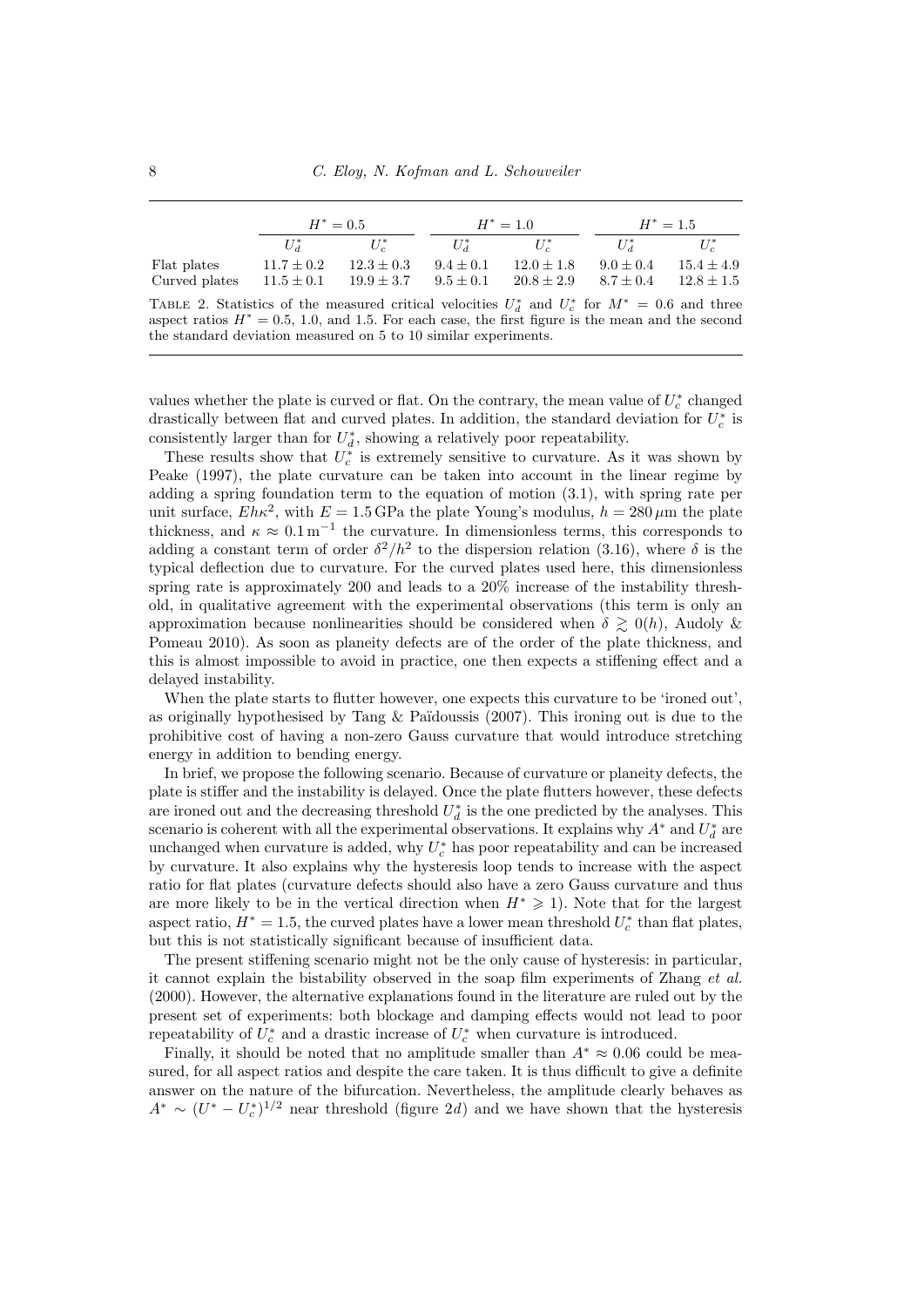

FIGURE 3. Instability threshold as a function of  $H^*$  for fixed  $M^* = 0.6$  (a) and as a function of  $M^*$  for fixed  $H^* = 0.5$  (b) for flat plates. Open and filled triangles correspond to  $U_d^*$  and  $U_c^*$ respectively. The thick line is the result of the linear stability analysis detailed in §3.1 and, the thin line is the same analysis without dissipative terms (i.e. for  $\nu = \mu = 0$ ). The filled circles in (b) mark the departure from periodic motion and the dotted line indicates the location where the second and third eigenmodes have the same frequency.

is mainly caused by planeity defects. Without these defects, we would thus expect a supercritical bifurcation, in agreement with the theory (the bifurcation could become subcritical for larger  $H^*$  or larger  $M^*$ , but then, plates may sag under their own weight).

Figure 3 shows how the thresholds  $U_d^*$  and  $U_c^*$  vary with aspect ratio for constant mass ratio, or vary with mass ratio for constant aspect ratio. This measurement is compared with the predictions of the linear stability analysis and the agreement is excellent for  $U_d^*$ , confirming the proposed scenario. It also shows that taking into account the internal and viscous damping gives a better prediction of the instability threshold.

Figure 3b also shows that, for sufficiently large airflow velocities, the flutter is no longer periodic. This departure from periodic motion occurs apparently when the unstable mode (with wavenumber  $k^* \approx 3\pi/2$ ) has the same frequency as the next eigenmode (with  $k^* \approx 5\pi/2$ ). A nonlinear interaction between these modes is thus likely to be the cause of this secondary bifurcation, which is currently being investigated.

### 5. Conclusion

In this paper, we addressed theoretically and experimentally the nonlinear dynamics of the flag instability near its threshold. Weakly nonlinear analyses have been carried out both in the slender body limit and in the two-dimensional limit. In the former case, the bifurcation is always supercritical, while it can be subcritical in the latter case for large enough mass ratios (in agreement with numerical simulations of Tang  $&$  Païdoussis 2007; Alben & Shelley 2008; Michelin et al. 2008).

In the experiments, the dynamics near threshold is complicated by inherent planeity defects, which usually lead to large hysteresis. These defects are likely to be the main cause of discrepancies between numerical simulations and experiments. They are also responsible for the poor repeatability of the measured instability threshold when airflow velocity is increased. However, the threshold measured for decreasing velocity is both repeatable and in excellent agreement with the predictions of the linear stability analysis.

We warmly thank Sébastien Michelin for helpful discussions. This study was partially funded by the French ANR (ANR-06-JCJC-0087). C. E. also acknowledges support from the European Commission (PIOF-GA-2009-252542).